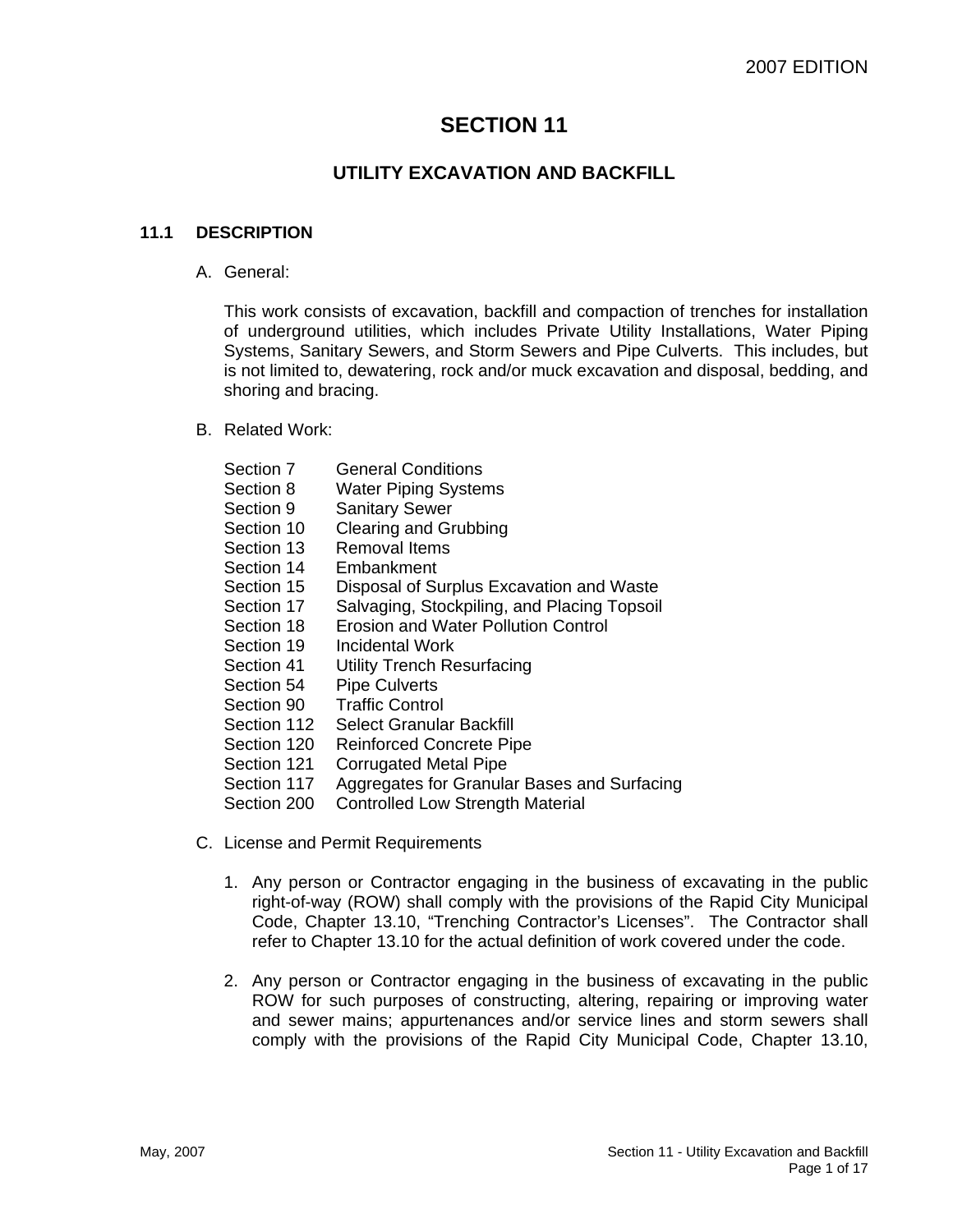"Trenching Contractor's Licenses". The Contractor shall refer to Chapter 13.10 for the actual definition of work covered under the code.

- 3. Dirt/dust control shall be as specified in Section 7.28.
- 4. City of Rapid City, South Dakota Department of Transportation (SDDOT) and Railroad Right-to-Work Permits are required from the same when working within their ROW.
- 5. A Right to Work permit, if applicable, is required from the City of Rapid City Utility Maintenance Group (Utility Maintenance).
- 6. Tapping fees for the taps themselves shall be paid for at the time the Right to Work permit is obtained from Utility Maintenance.
- 7. New Account Set-up inspection permits (tapping permits), if applicable, are required from Utility Maintenance.
- 8. Blasting and the use of explosives
	- a. The Contractor shall comply with all Federal Regulations and OSHA provisions.
	- b. The Contractor shall comply with Section 7.43 General Conditions, "Use of Explosives".
	- c. A permit for use of explosives shall be obtained from the Rapid City Fire Department.
- D. Submittals/Test Samples
	- 1. Soil tests

The Contractor shall provide the Engineer with the results of a modified proctor soil compaction test, as determined by the AASHTO T180 test, for those locations and depths determined by the Engineer. When requested, the Contractor shall provide the Engineer with no less than 25 pounds of each sample appropriately labeled with the project title, the location from which the sample was obtained and the date of sample collection. A City Construction Observer shall be present during sample collection. Soil samples shall be submitted to a certified soils testing lab within 24 hours of the Engineer's request. Failure to do so will cause the City to submit the samples and charge the Contractor at one and a half  $(1\frac{1}{2})$  times the cost incurred. Results shall be delivered to the City directly from the testing Laboratory.

2. The Contractor shall submit to the Engineer a Traffic Control Plan for the proposed construction activity unless waived by the Engineer. The Traffic Control Plan shall conform to Standard Specifications.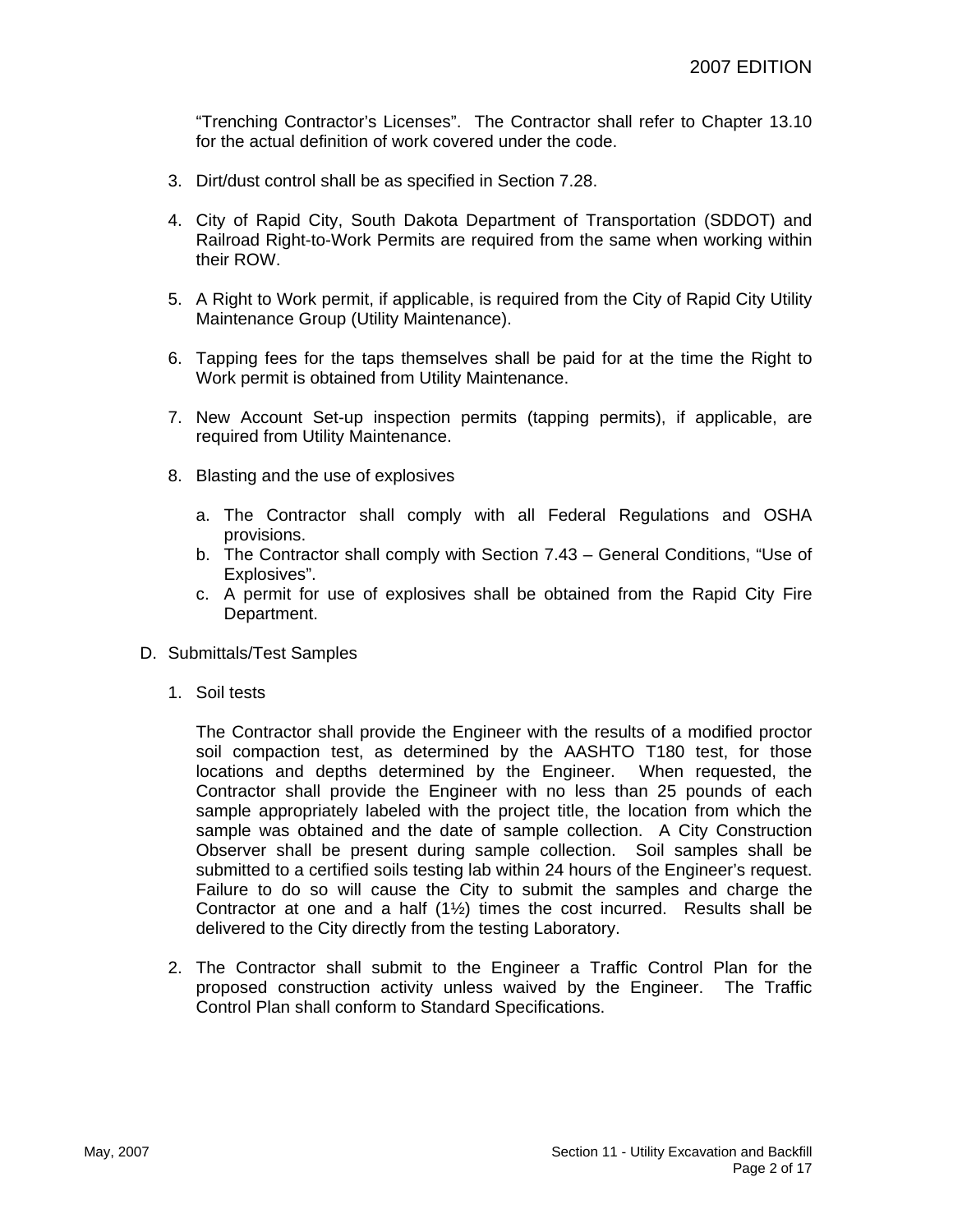- 3. The Contractor shall provide a submittal to the Engineer for the materials proposed for use under Section 112 - Select Granular Backfill unless waived by the Engineer.
- 4. The Contractor shall provide a submittal to the Engineer for the materials proposed for use under Section 200 - Controlled Low Strength Material unless waived by the Engineer.

#### **11.2 MATERIALS**

- A. Select granular backfill and bedding shall be in accordance with Section 112 Select Granular Backfill.
- B. Controlled low strength material used for bedding or backfill shall be in accordance with Section 200 - Controlled Low Strength Material.

#### **11.3 CONSTRUCTION REQUIREMENTS**

- A. The Contractor shall contact SD One Call for the locations of public and private utilities prior to any excavation. Underground utilities shown on the plans are not necessarily exact and, therefore, must be located by the individual utility company prior to excavation activities. The Contractor shall attempt to contact the local residents/owners whenever any excavation may affect their property.
- B. Trenching
	- 1. Methods

Under ordinary conditions and where the depth of excavation and soil conditions will allow, excavation shall be by open cut from the surface. Tunneling or boring may be required under sidewalks, curb and gutter, or other surface structures. However, no additional compensation will be allowed for such tunneling or boring.

Where surface conditions allow, the Contractor will be permitted to slope or bench the trench sidewalls from a point three inches above the top of the pipe barrel. Below this point, the trench walls shall be vertical. Contractor shall shore as necessary. This requirement does not relieve the Contractor of the responsibility of meeting all applicable OSHA requirements.

Excavated material suitable for backfill shall be deposited sufficiently distant along the sides of the trench to limit the potential for cave-in and shall be so deposited that the public shall be inconvenienced as little as possible.

All excavated material not required for backfill shall be removed from the project by and at the expense of the Contractor as directed by the Engineer.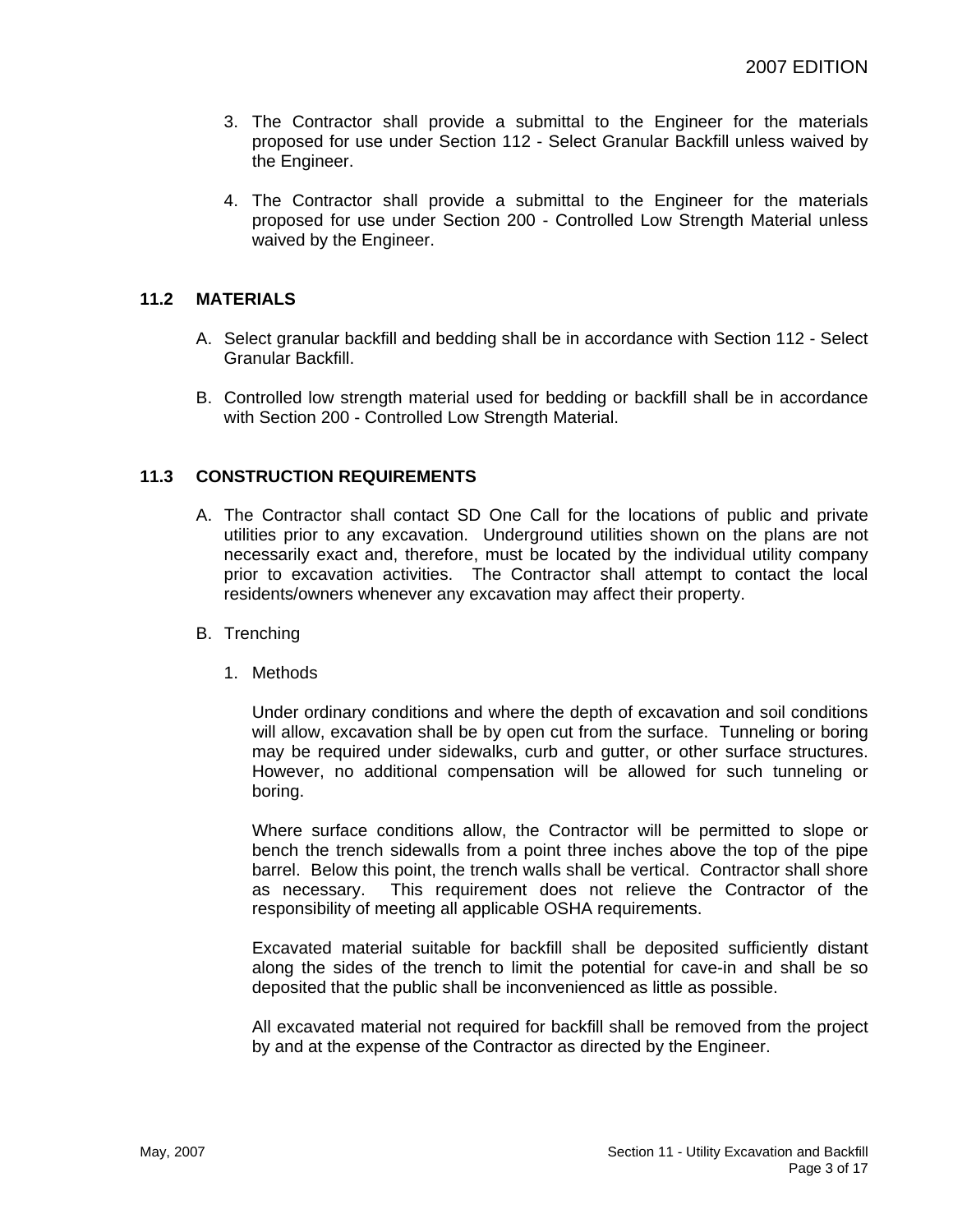All rock, including excavated bedrock and large loose rock such as boulders or fieldstone, muck or other unsuitable material, which cannot be used as backfill, shall be segregated from the rest of the excavated material and removed from the project by and at the expense of the Contractor. Unsuitable material, which cannot be used for backfill, shall be determined by the Engineer. Established drainage in the street, alley, or drainage ditch, must be maintained by the Contractor during his construction operations to limit further damage and unnecessary removals.

Streets that utilize an engineering fabric underlayment shall be excavated down to the underlayment by hand, or other method that will prevent damage to the fabric. The first pavement saw cuts shall be a minimum width of six feet centered over the utility (see Standard Detail). Care shall be taken to leave the fabric undamaged. The fabric shall be slit lengthwise centered over the utility, the fabric laid back, and the trench excavated and backfilled in normal fashion. When the backfill is completed to the elevation of the original fabric, the slit fabric ends shall be placed back on the backfilled material; a minimum six foot wide piece of similar material shall be placed centered over the top of the existing slit fabric; and a minimum geogrid/fabric overlap of three feet shall be maintained. The geogrid/fabric repair shall be inspected by the Engineer prior to placing base course or cushion. After inspection of the geogrid/fabric, it may be covered with base course to the existing paving base grade. The base course can then be compacted and readied for pavement. Just prior to pavement replacement, a second saw cut shall be completed at a minimum of 12 inches away from the first saw cut (see Standard Detail).

Where the proposed trench intersects a sub drain or an edge drain, the sub or edge drain shall be repaired with a like drain material to a width one foot on either side of the trench width. The joints shall utilize a factory repair joint or shall be properly over lapped, wrapped with fabric and repair tape. New clean rock drainage material shall be placed across the trench intersection and backfilled with appropriate material out side of the sub or edge drain limits. The drain repair shall be inspected by the Engineer prior to placing the clean rock.

When either engineering fabric or sub or edge drains are inadvertently encountered and damaged, the Contractor is responsible to notify the Engineer as soon as practical. No further excavation or repairs of the area shall be effected without the knowledge of the Engineer.

Damage to the property of others, such as engineering fabric, edge or sub drains, private or public utilities, fences, trees, shrubs, lawns, sidewalks, etc. shall be repaired or replaced the Contractor's expense unless removal of such is shown on the plans or written permission was first obtained from the Engineer.

2. Protection of the excavation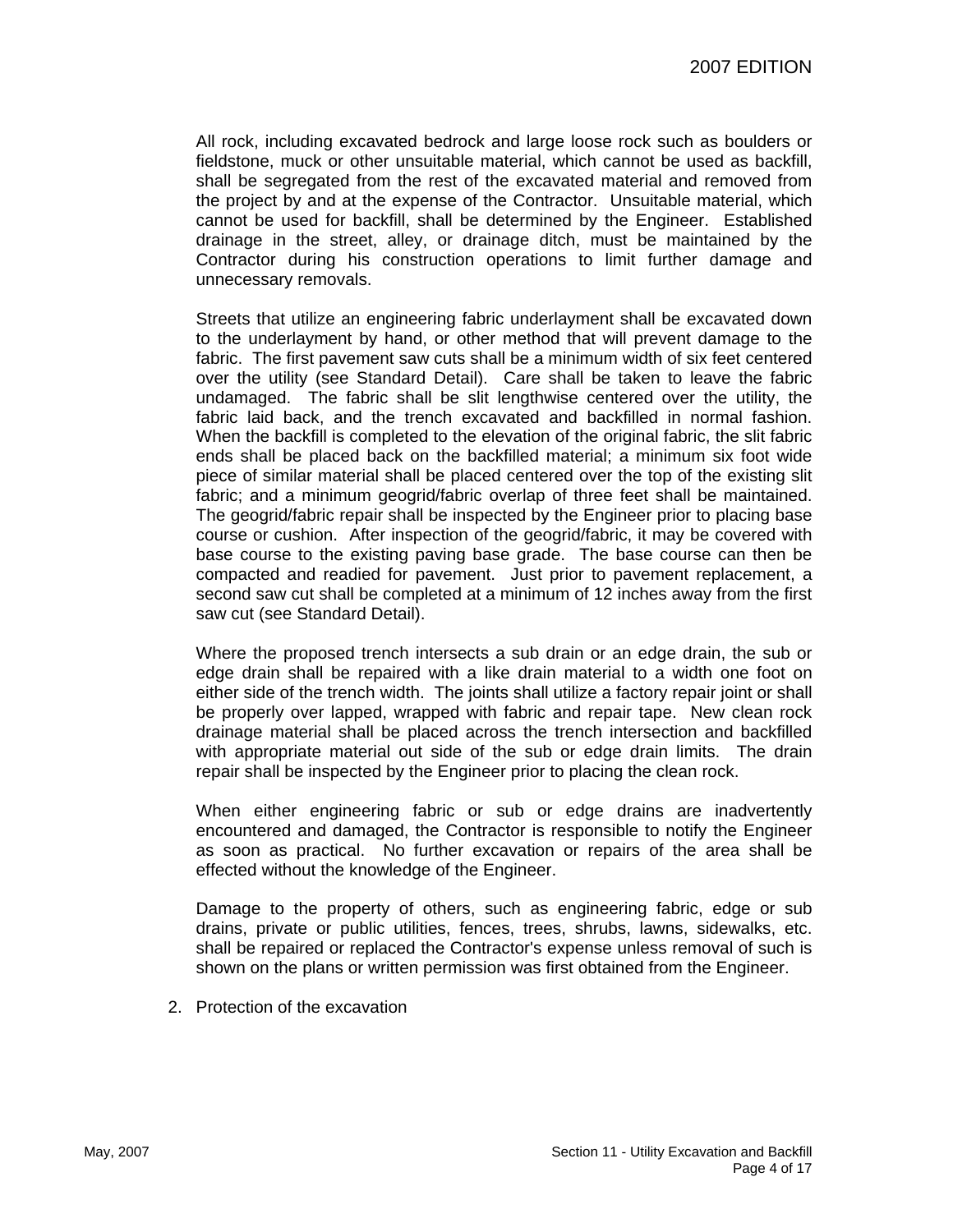The Contractor shall be solely responsible for providing a safe trenching operation and shall, as a minimum, comply with all OSHA regulations, regardless of limits of trench width imposed by project plans work limits, site constraints or the direction of the Engineer.

The Contractor shall employ qualified, properly trained personnel to design, place and maintain shoring during progress of work until the trench is backfilled.

Failure to properly shore and/or brace excavations shall be at the risk of the Contractor and any damage to pipes, curb and gutter, street pavement, grassed areas, storm sewer and appurtenances, gas mains, and/or other public or private property occurring through settlements, heaving, water or earth pressures, slides, caving, or other causes due to failure of shoring, improper shoring, or lack of shoring, or due to negligence on the part of the Contractor, shall be repaired by the Contractor at his own expense and to the satisfaction of the Engineer.

When utilized, the shoring shall be arranged so as not to place any stress on portions of the completed work until the general construction thereof has progressed far enough to provide adequate strength. Unless left in place by written order of the Engineer, shoring shall be removed as work progresses. Shoring devices and methods of construction utilizing shoring devises are the sole responsibility of the Contractor.

3. Dewatering

The Contractor shall be responsible for evaluating soil and groundwater conditions and for furnishing and maintaining necessary and suitable dewatering devices and equipment.

The Contractor shall provide for positive drainage away from the excavation or otherwise take steps to protect the excavation and backfill from becoming excessively wet prior to placing the finished surface.

If the Engineer determines that any portion of the backfill or trench has become excessively wet during excavation and/or backfill operations, the Contractor shall, at his own expense, remove the material to the satisfaction of the Engineer and furnish an approved backfill and/or bedding material that meets specifications.

At all times, the Contractor shall provide and maintain ample means and devices, with which to remove promptly and properly dispose of all water that enters the excavation.

The Contractor shall dispose of water in a suitable manner without damage to adjacent property or without creating a health hazard or nuisance condition. Water may not be discharged to private property or to irrigation ditches without prior approval from the affected property owner or ditch company. No water shall be drained into work built or under construction without prior consent of the Engineer.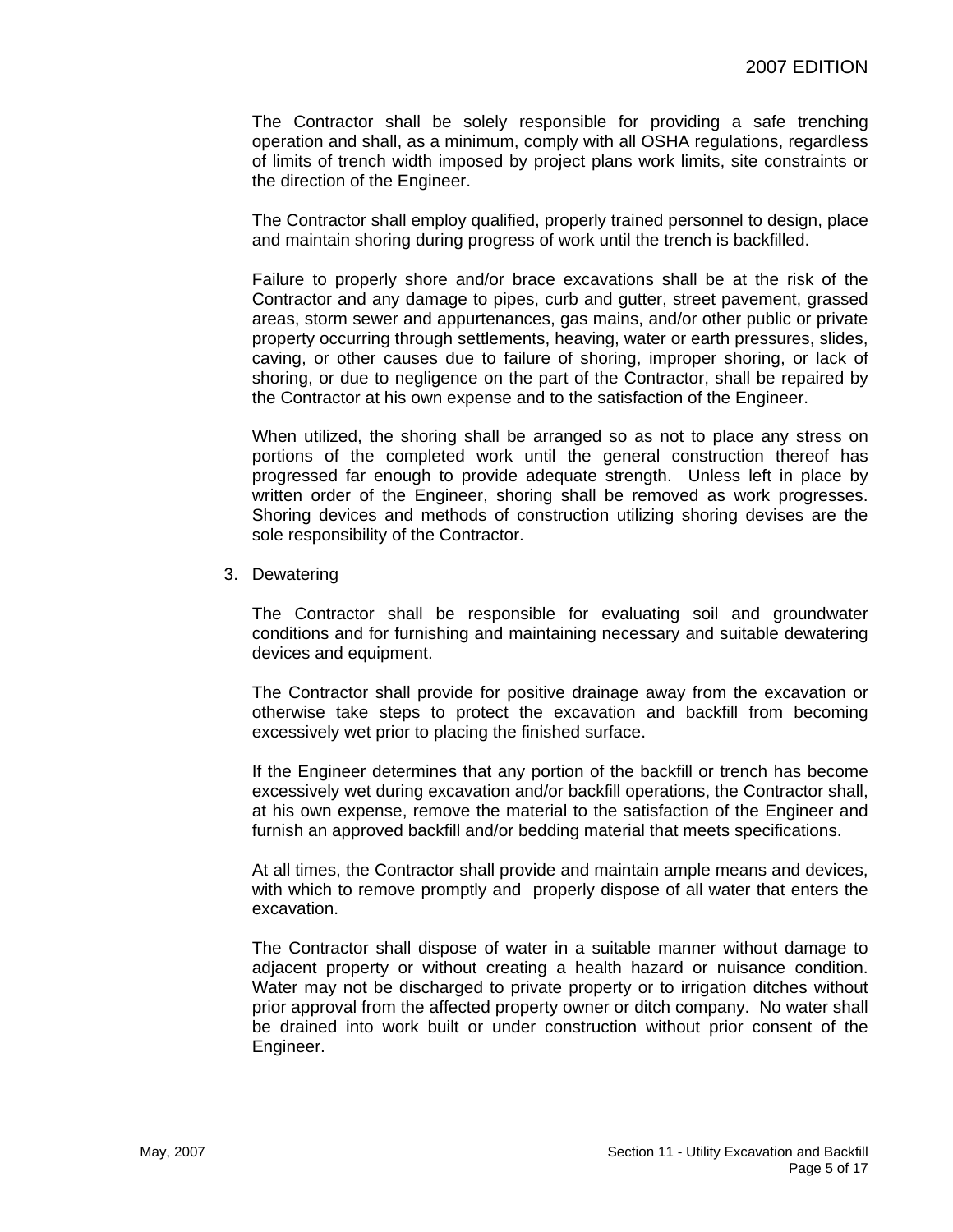Dewatering shall be accomplished by placing well points, sumps or any other acceptable method, which will insure a dewatered trench. Any proposed dewatering method shall be subject to the approval of the Engineer. The Contractor will not be permitted to allow groundwater to drain through completed sewers. The Contractor will be required to thoroughly clean all debris and sediment from newly installed sewers as directed by the Engineer.

The Contractor shall provide for positive drainage of water away from the excavation and take the necessary action to protect the excavation and backfill from becoming excessively wet prior to placing the finished surface. If the Engineer determines that any portion of the backfill or trench has become excessively wet due to actions or inactions of the Contractor after the initial excavation, the Contractor shall remove the soil and/or pipe or appurtenance(s) to the satisfaction of the Engineer and furnish an approved backfill material that meets specifications and reinstall the pipe and/or appurtenance(s) as specified herein, all at no expense to the City.

4. Trench Dimensions

The following table shall be used to determine the acceptable minimum trench widths for the City. The table in general is a compilation of AWWA criteria and Uni-Bell criteria. The criteria used in compiling this table are presented in Paragraphs a. and b. For purposes of establishing acceptable minimum trench widths, the dimensions in the table shall govern unless specifically indicated otherwise on the drawings.

#### TABLE 11-1

#### **MINIMUM TRENCH WIDTH TABLE**

| <b>Pipe Diameter</b> | <b>Minimum Width</b>     |  |  |
|----------------------|--------------------------|--|--|
| <8 in                | 24 in                    |  |  |
| 8 in -12 in          | 30 in                    |  |  |
| 14 in -18 in         | 36 in                    |  |  |
| 20 in -21 in         | 42 in                    |  |  |
| 24 in –36 in         | 1.25(Pipe OD) plus 12 in |  |  |
| >36 in               | Per plans                |  |  |
|                      |                          |  |  |

The Contractor shall adhere as closely as possible to the minimum trench widths.

The Contractor will not be allowed to excavate excessive trench width in lieu of adequate dewatering or shoring.

a. Pressure Pipe Installation (Water and Force Main) For reference, only Table 11-1 will be enforced.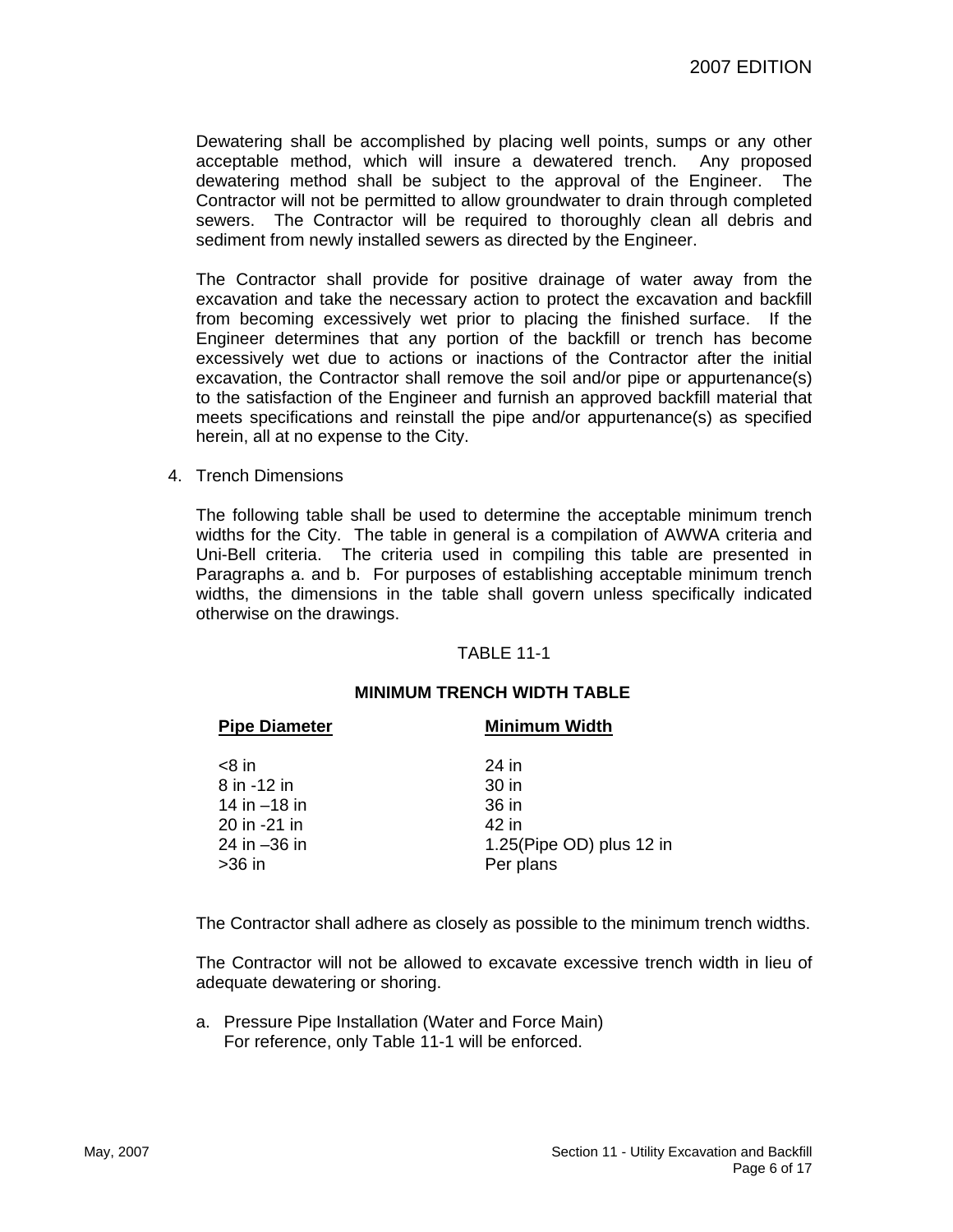Minimum Trench Width: The minimum clear trench width measured at a point three inches above the top of the pipe barrel shall not be less than 18 inches or the outside pipe diameter, plus 12 inches, whichever is greater or such width as approved by the Engineer.

- b. Non-Pressure Pipe Installation (Gravity Sewer Main) For reference, only Table 11-1 will be enforced.
	- 1) Minimum Trench Width: The minimum clear trench width measured at a point three (3) inches above the top of the pipe barrel shall not be less than the greater of:
		- a) Minimum of eighteen (18) inches, or
		- b) The outside pipe diameter, plus sixteen (16) inches, or
		- c) The outside pipe diameter multiplied by 1.25, plus (12) inches, or
		- d) Such width as approved by the Engineer.
- c. Maximum Trench Length: Not more than 300 linear feet of trench shall be open at any one time in the public Right-of-Way, in easements that contain City owned utilities, or near roadways..
- 5. Foundations: Foundations shall be considered as that material which is neither bedding nor backfill, but is used under the pipe or conduit for support in the bottom of the trench.
	- a. Normal Trench Bottom: The bottom of the normal trench where the undisturbed soil is of a supportive nature for the pipe or conduit laid, as determined by the Engineer, shall be accurate for line and grade to provide uniform bearing and support for each section of pipe or conduit. Bell holes and depressions for joints shall be dug after the trench bottom is graded, and shall be no greater in length, depth, and width than required for making the joint. The undisturbed trench bottom shall be at least 3 inches below the pipe invert, to allow for the placement of Type 1 Bedding material.
	- b. Rock Trench Bottom: When solid rock, large loose rock, such as field stone, very coarse gravel, or any other material of a similar nature that is stable but will not allow a proper foundation for the pipe or conduit, is encountered at the trench bottom, it shall be excavated to a sufficient depth to allow refilling under the body and joints of pipe or conduit. The undisturbed trench bottom shall be at least 3 inches below the pipe invert, to allow for the placement of Type 1 Bedding material.
	- c. Unstable Trench Bottom: When the trench bottom is earth that will not support the pipe or conduit, the earth shall be considered an unstable foundation and shall be excavated below grade as directed by the Engineer. A solid foundation shall be built with select granular backfill material or with controlled low strength material.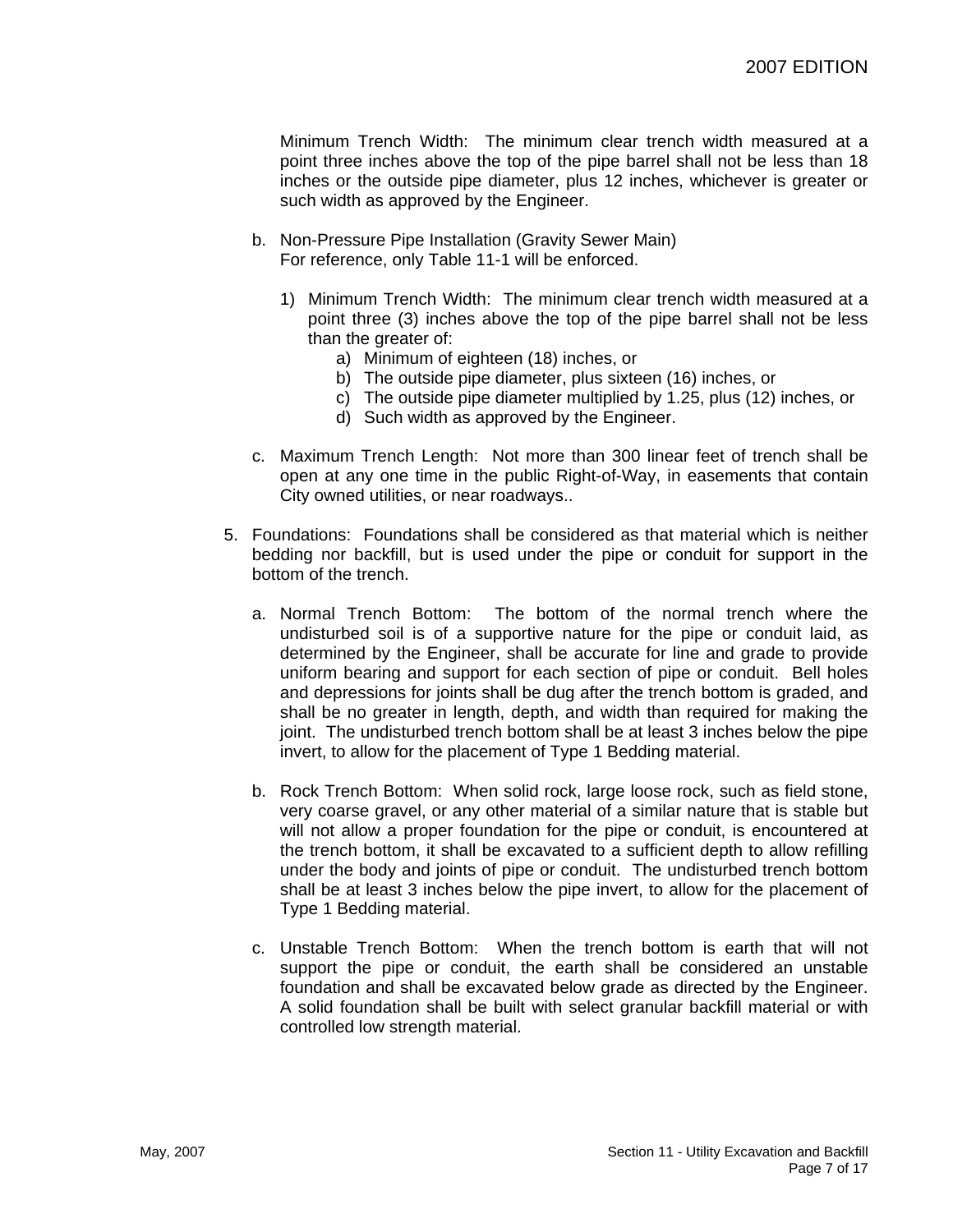The amount and type of foundation material required will vary depending upon the soil encountered. Generally, foundation material shall be Type 1 Bedding Material or Type 2 Foundation Material, per Section 112 or Controlled Low Strength Material per Section 200.

In some circumstances, larger foundation material may be necessary and in these cases Type 3 or 4 Foundation Material or Stabilization Rock maybe used per Section 112. If Type 3 or 4 Foundation Material or Stabilization Rock is used, then a minimum 6 inches of Type 2 Foundation Material shall be placed directly above the material and prior to the placement of the Type 1 Bedding Material. This helps to minimize the potential for the Type 1 Bedding material to migrate into the larger foundation material and result in loss of pipe support. The Engineer shall determine the use of Controlled Low Strength Material or Foundation materials, in cases of unstable trench bottom.

Foundation material shall be compacted and placed in separate lifts from the trench bottom up to three inches below the pipe invert. Foundation material lifts shall not exceed eight inches and each lift shall be compacted separately.

6. Rock Excavation: Rock excavation shall include solid rock in ledges, bedded deposits, un-stratified masses and conglomerate deposits so firmly cemented as to present the characteristics of solid rock, which must be removed by drilling, blasting, jack hammering, hydraulic ripper, or similar methods. Shale, regardless of the nature of deposit, or loose boulders or large fieldstone will not be considered rock excavation unless so designated on the plans. The responsibility and cost of satisfactorily demonstrating to the Engineer that the material being considered for rock excavation cannot be removed by means other than drilling, blasting, jack hammering, hydraulic ripper, or similar methods shall be the obligation of the Contractor.

At a minimum, it shall be demonstrated that a normal excavating machine being skillfully operated cannot effectively remove said material. "Effectively removed" shall be defined as, the normal production rate being reduced to 25% of normal. A normal excavating machine will be considered to be a +230 HP hydraulic excavator, crawler weighing  $+78,000$  pounds with  $a - 1$  CY bucket equipped with rock or ripper teeth.

The Contractor shall dispose of all unsuitable excavated material. The Contractor shall provide a disposal site for unsuitable backfill materials. The disposal site shall be approved by the Engineer.

The Contractor shall furnish an approved backfill material to fill the void left by rock excavation. He shall also provide the results of a modified proctor (AASHTO T-180) test for the furnished backfill.

The Contractor shall keep accurate daily records of the quantity of rock removed so a comparison can be made with the Inspector's records. The Contractor shall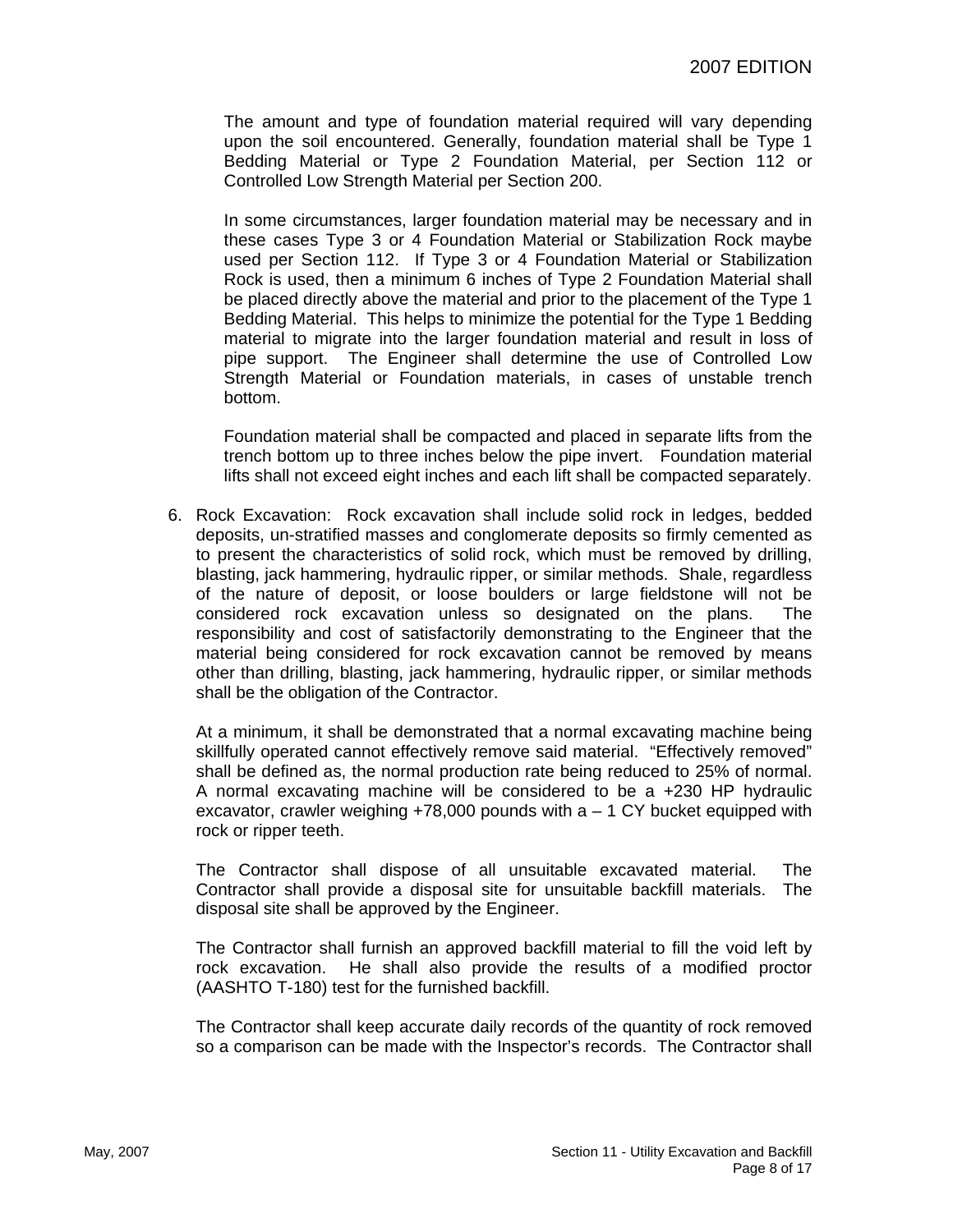deliver his records of Rock Excavation to the Engineer or his representative within 48 hours. Records of Rock Excavation delivered after this period shall be declared invalid and no payment for Rock Excavation will be made.

7. Blasting and the Use of Explosives

All materials removed by blasting which cannot be shoveled as earth shall be deemed unsuitable and shall be handled and disposed of separately from other suitable backfill materials as directed by the Engineer. The Contractor shall provide a disposal site for unsuitable backfill materials. The disposal site shall be approved by the Engineer.

Where blasting is necessary, the Contractor shall comply with the laws, ordinances, and applicable safety code requirements relative to the handling, storage and use of explosives and the protection of life and property. Suitable covering or shielding shall be provided to confine all materials lifted by blasting, within the limits of the trench of excavation, and prevent injury to property or life. The Contractor shall be responsible for all damages caused by his blasting operations. The Contractor will demonstrate that he is in compliance with applicable laws, rules, and regulations, and that he has the required expertise in advance of any blasting work. The Contractor shall notify all governmental agencies, property owners and utility owners that may be affected by the blast 48 hours in advance.

The Contractor shall receive "approval", in writing, for any proposed blasting in the public Right of Way, an easement, or that is within 100 feet of an underground public utility. The Contractor shall refer to the sub-section titled "Use of Explosives" in Section 7 - General Conditions, for additional requirements when blasting. The Contractor shall request the "approval" at least 48 hours prior to blasting. The Contractor shall be responsible for any safeguards or monitoring required by the Engineer for the blasting operations and shall be responsible for any and all damages resulting from the blasting operations.

8. Unsuitable Backfill Material Excavation: Unsuitable Backfill Material Excavation shall consist of the removal and disposal of unsuitable material, which in the opinion of the Engineer is not suitable as backfill material. The Contractor shall provide an approved disposal site for unsuitable material. The Contractor shall provide and use any necessary shoring devices necessary to maintain trench walls.

The shortage of backfill material created by the removal of the unsuitable material shall be replaced by the Contractor with an approved imported backfill material meeting specifications. Payment for imported backfill will be considered if the Contractor has not wasted suitable material from the project. The Contractor shall provide the results of a modified proctor analysis (AASHTO T-180) for all furnished imported backfill material, except Controlled Low Strength Material.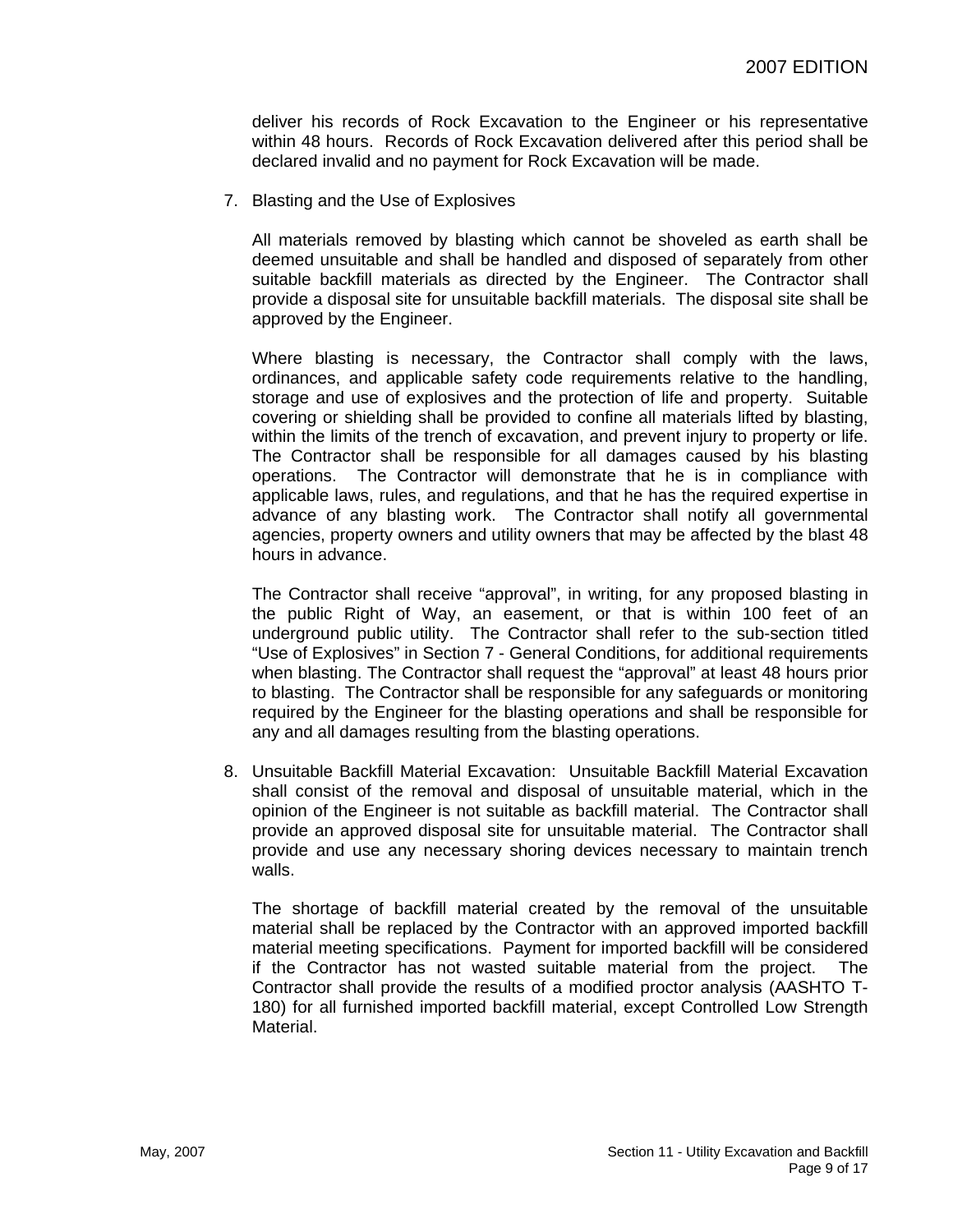#### C. Pipe Bedding

Water and Sewer pipe, appurtenances, and service lines shall be installed as per Sections 8 and 9 and as described below:

1. All water and sanitary sewer pipe, appurtenances, and service lines; except copper water services shall be bedded with Type 1 Bedding material from 3 inches below the pipe invert to 3 inches above the pipe crown over the full width of the trench. Type 1 Bedding Material shall meet the requirements of Section 112.

Copper water services shall be bedded from three inches below the pipe invert to three inches above the pipe crown over the full width of the trench. The bedding shall be Type 1 Bedding Material, or in lieu of Type 1 Bedding Material, washed sand or crusher fines may be used.

- a. Type 1 Bedding shall be compacted and placed as a separate lift from the trench bottom, or top of Foundation material, to the pipe invert and shall be placed and compacted prior to the pipe or appurtenance being placed in the trench.
- b. Type 1 Bedding shall be hand tamped and placed as a separate lift from the pipe invert to the pipe spring line. The Type 1 Bedding shall be placed in lifts and the maximum lift shall not exceed 6 inches.
- c. Type 1 Bedding shall be hand tamped and placed as a separate lift from the pipe spring line to 3 inches above the pipe crown. The Type 1 Bedding shall be placed in lifts and the maximum lift shall not exceed 6 inches.
- d. Type 1 bedding material shall be incidental to water and sewer pipe per sections 8 and 9. Prior to commencing installation of water and sewer pipes, the Contractor and Engineer shall determine the rates of material to be used for each diameter of pipe being installed, in conjunction with the Contractor's proposed excavator bucket width (maximum trench width). These rates of material use shall be used as a method of quantifying the minimum amount of bedding material required for the project. The Contractor and Engineer shall, on a daily basis, quantify the amount of Type 1 bedding material installed, along with the corresponding quantity of water and sewer pipe. The Contractor shall submit weigh tickets for Type 1 bedding material to the Engineer daily. The weigh tickets shall clearly state, "Type 1 bedding material, incidental." All stockpiled bedding material used for water and sewer pipe installation shall be clearly identified on the project.
- 2. Bedding material from 3 inches above the pipe crown to 12 inches above the pipe crown shall be Select Bedding Material. Select Bedding Material may include loam, clay, sand, and gravel, but shall be free of cinder, ashes, refuse, organic matter, rock or material determined unsuitable by the Engineer. No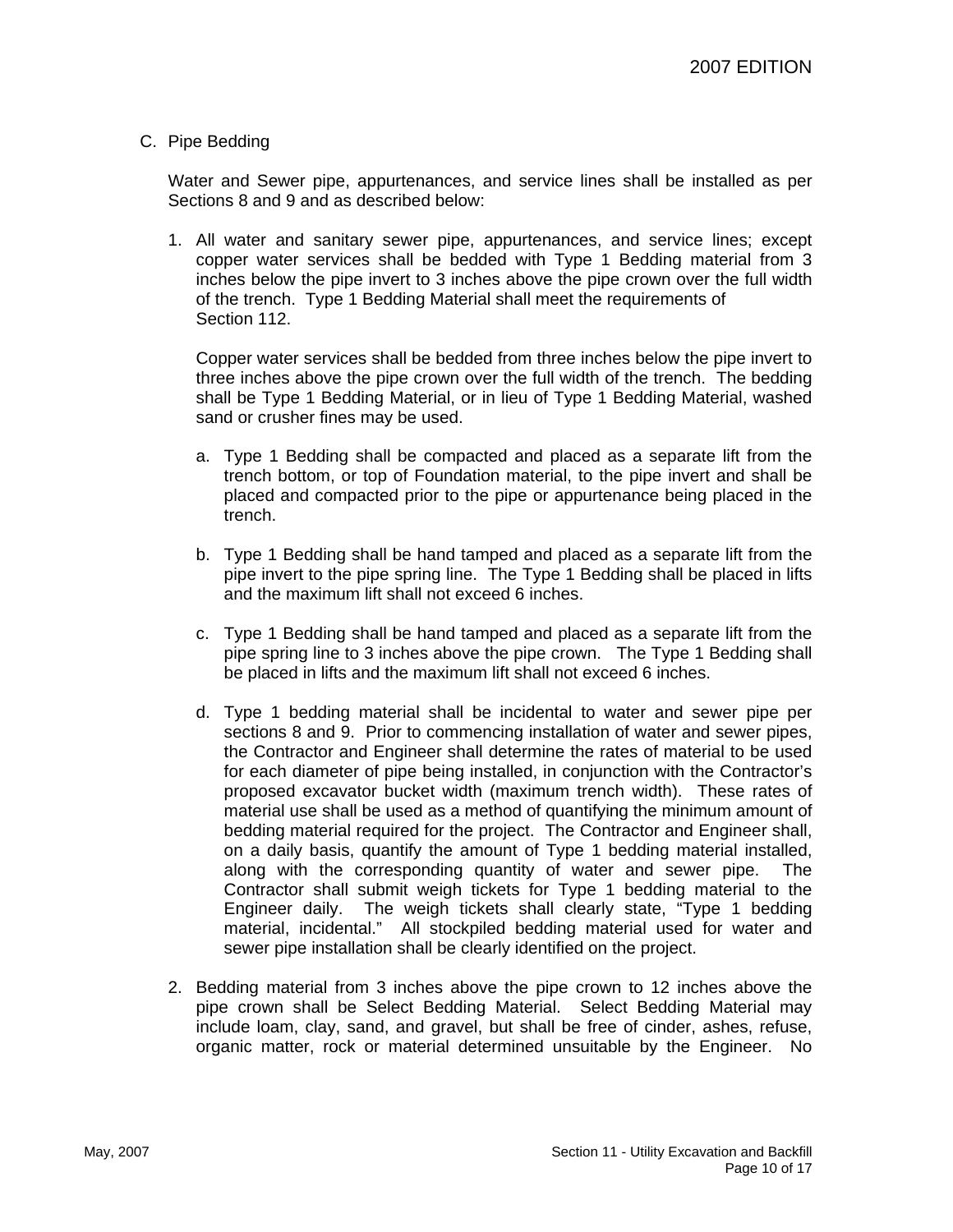material larger than one (1) inch in size shall be permitted. Frozen material shall not be used.

Select Bedding Material maybe native excavated material or material brought from offsite. Select Bedding Material shall be hand-tamped in the trench for its full width on each side of the pipe, simultaneously. Mechanical tampers may be used if pipe damage will not occur.

- 3. Controlled Low Strength Material maybe used in lieu of Type 1 Bedding or Select Bedding Material as approved by the Engineer or as required on the drawings or specifications. Controlled Low Strength Material shall be installed in accordance with Section 200.
- 4. Check Dam Installation Check dam installation shall be as indicated on the drawings or in the detailed specifications. However, at a minimum, check dams shall be installed every 450 feet of water and sewer main installed, at all laterals (tees and crosses), and at service lines, where they connect to the main.

The check dams shall extend vertically from the bottom of the excavation through the bedding material to the "normal backfill" zone and shall extend horizontally from trench sidewall to trench sidewall. The check dam shall seal the bedding material to prevent ground water movement in the bedding material along the trench. Check dam material shall be on site cohesive material compacted to the density of surrounding soil of the trench. Check dam installation and material shall be considered to be incidental to the installation of the main or service.

D. Backfilling and Compaction - Backfill shall start one (1) foot above the pipe or conduit crown and continue to the surface of the trench. The Contractor shall take precautions to backfill trenches in a manner that installed pipe or conduit will not be disturbed.

All backfill material shall be free from cinders, ashes, refuse, vegetable or organic material, boulders, rocks, or stones, or other material, which the Engineer determines to be unsuitable. From one foot above the pipe or conduit crown to two feet above the pipe or conduit crown, the maximum stone size shall be limited to three inches in diameter. From two feet above the top of the pipe, stones up to twelve inches along their longest dimension may be included in the backfill, unless otherwise specified.

When the type of backfill material is not specified, the Contractor may backfill with the excavated material provided that the Engineer determines that it is suitable. Where excavated material is deemed unsuitable, or where there is a shortage of backfill material, the Contractor shall furnish an approved Imported Backfill unless otherwise specified. Controlled Low Strength Material will be considered acceptable as backfill material when installed in accordance with Section 200 or as directed by the Engineer.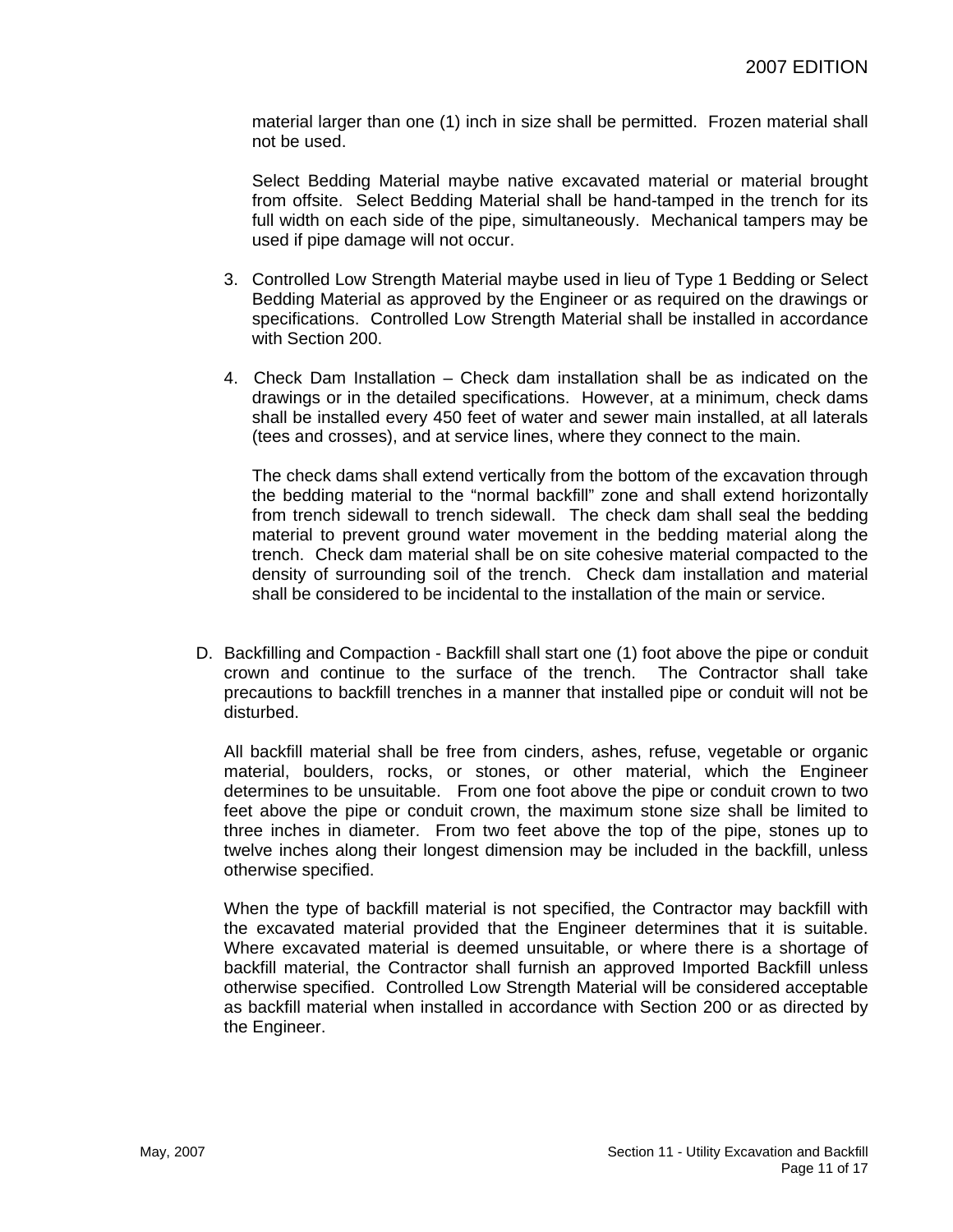Should the Contractor cause the trench to be excavated to a greater depth or width than that designated of the drawings, herein, or as directed by the Engineer, the Contractor shall refill to grade, at his own expense, with an approved material, notwith-standing that it may be necessary to bring such material from other localities or to purchase suitable material with which to form a solid bed for the pipe.

Frozen material shall not be permitted as trench backfill.

Prior to backfilling, the Contractor shall not sell, remove, or permit to be removed, suitable backfill material required to complete the project, provided a designated stockpile location is provided. If suitable backfill material is removed, the Contractor shall document the quantity of material removed and provide this information to the Engineer within 24 hours of its removal.

E. Embankment

Where embankment is necessary to support pipe or to cover or protect it in any way, it shall be placed to the dimensions shown on the plans or as directed by the Engineer. The surface of the ground receiving the embankment shall be cleared of all unsuitable material and scarified, or loosened with a disc or multi-toothed hydraulic ripper; moisture adjusted and re-compacted as directed by the Engineer. Embankment shall then be formed of an approved material and compacted to the densities specified herein unless otherwise specified. Embankment shall be placed prior to laying pipe. Unless otherwise approved, pipe laid in embankment shall be trenched in.

F. Compaction

The Contractor shall compact all backfill to the following densities, unless modified by the Detailed Specifications or by the direction of the Engineer:

| <b>SOIL TYPE</b> | <b>BACKFILL</b><br><b>MOISTURE CONTENT</b> | % OF MAXIMUM<br><b>DRY DENSITY</b> |
|------------------|--------------------------------------------|------------------------------------|
| Cohesive         | 3% Below to 8% Above<br>Optimum            | 92% Minimum                        |
| Non-cohesive     | Workable                                   | 95% Minimum                        |

Maximum dry density and optimum moisture content shall be determined by the AASHTO T-180, Modified Proctor Test.

Backfill moisture and density shall be determined at least every 200 feet horizontally and every three (3) feet vertically in pipe line trenches. However, the Engineer may take moisture and density tests at any location and depth he desires. The Contractor shall, at his own expense, excavate the backfill at those locations and to those depths required by the Engineer to conduct moisture/density tests.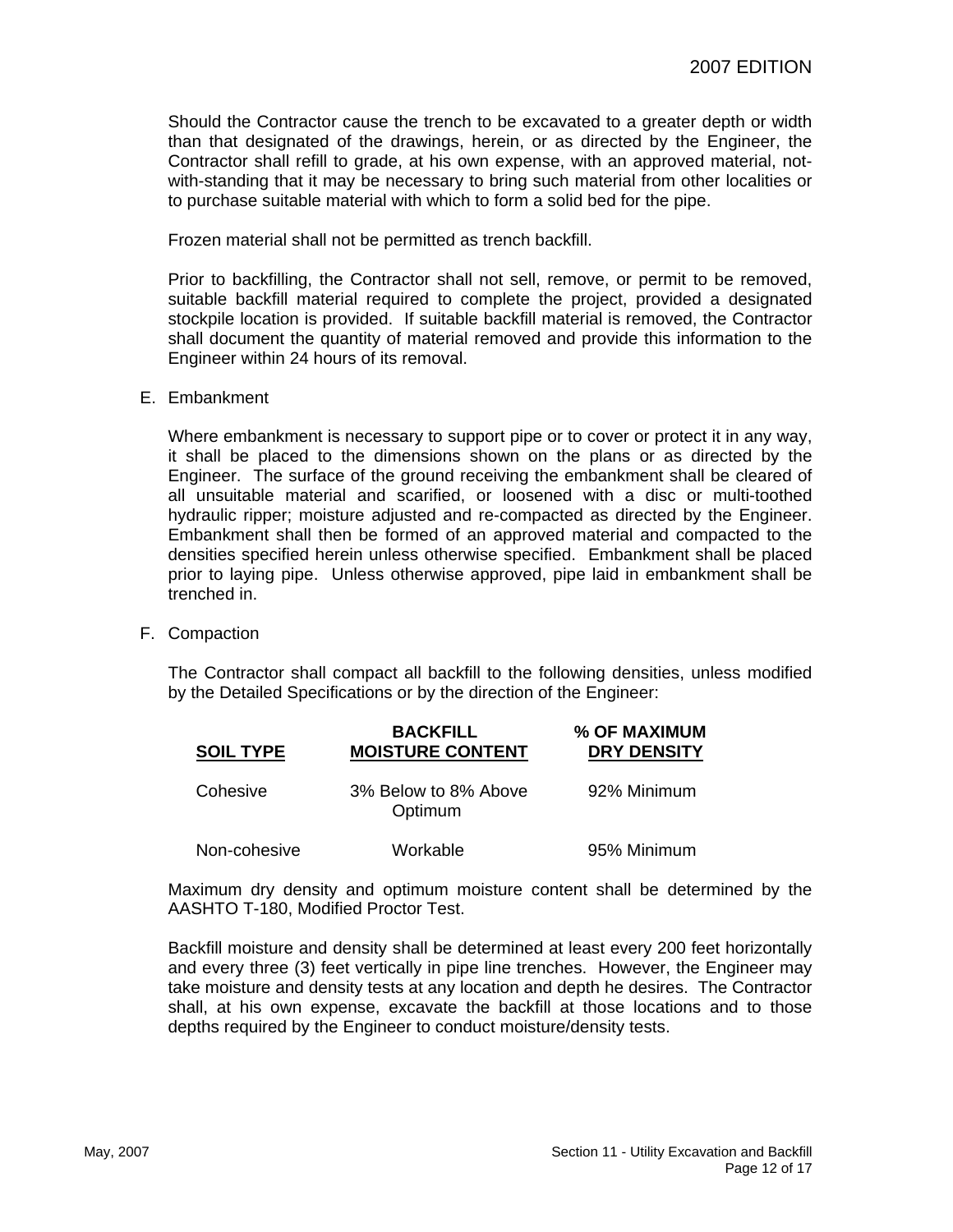When specified moisture contents are not met, the Contractor has the options of drying wet soil, furnishing approved materials meeting specifications, or adding water as necessary, to soils that are too dry to meet specifications. If water is added to dry soil, it must be thoroughly mixed with the soil to provide uniform moisture content prior to backfilling.

Backfill material not meeting specified densities shall receive additional compaction or shall be removed and replaced at the Contractor's expense as necessary to meet specified densities. Wet soils that otherwise meet the requirements for backfill do not necessarily constitute unsuitable material. It is the contractor's responsibility to either dry the material or furnish other approved material at his expense, unless otherwise specified herein. When the Contractor furnishes backfill material, he shall also furnish the results of the AASHTO T-180 test for the furnished material.

Controlled Low Strength Material installed in accordance with Section 200 or as directed by the Engineer will not require compaction testing.

The Contractor shall not place the finished surface (asphalt, curb and gutter, grass, etc.) until the specified densities are met at each test location and the Engineer gives his approval for placement.

Trench flooding, with water, as a method of compaction is prohibited.

G. Frost

When frost in the ground becomes deep enough to inhibit excavation, the Contractor may request a stop work order. However, it shall be the Contractor's responsibility to prove to the Engineer that the cost of excavation due to the frost is excessive and a stop work order is justified. The request for the stop work order shall be made in writing. Regardless of when the request is made, contract time will not stop until the stop work order is issued, i.e. the order will not be retroactive. Stop work orders shall be made in accordance with Section 7 unless otherwise modified herein.

As a prerequisite to issuance of the stop work order, the Contractor shall backfill and compact all open excavations and clean up the project to the satisfaction of the Engineer.

The Engineer may issue a Notice to Proceed when conditions improve to the point where frost does not inhibit excavation and a resumption of work is possible. The resumption of work and Notice to Proceed shall be made in accordance with Section 7 unless otherwise modified herein.

H. Cleanup

Trenches located in public right-of-way shall be backfilled, compacted, and restored to original condition as soon as practicable. In cases where the permanent surfacing will not be placed within 24 hours of backfill, the Engineer may require temporary surfacing. Temporary surfacing shall be considered as incidental to the bid item for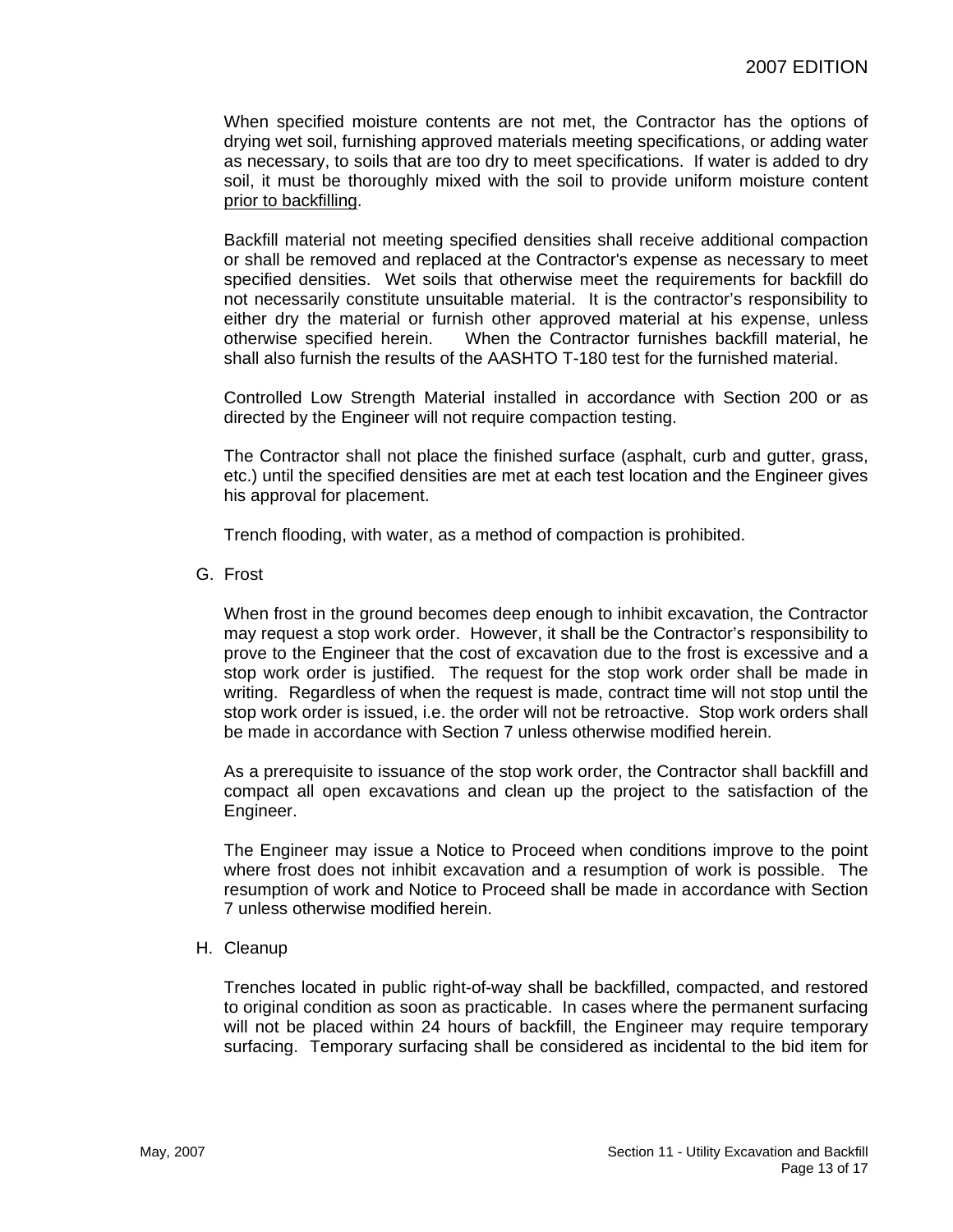the pipe or conduit for which it pertains unless a bid item is specifically provided for Temporary Surfacing.

Temporary Surfacing shall consist of materials as specified in Section 112, Section 117, or asphalt millings.

I. Bedding Boxes and other similar devices

If bedding material is a unit price pay item the contractor shall use a bedding box or other similar device for the storage of Type 1 Bedding Material and Select Granular Backfill Materials. The bedding box shall follow the progression of work and shall be used to store the materials prior to their placement in the trench. The use of such devices will minimize contamination and waste of the material. The Engineer may make a deduction in the quantity, for payment purposes, of Type 1 Bedding Material and/or Select Granular Backfill Material if the material is being contaminated or wasted.

J. Underground Obstructions

The location of underground public or private utilities may be shown on the plans, as reported by the various utility companies and the City, but this does not relieve the Contractor of the responsibility of determining the accuracy or completeness of said locations. The Contractor shall determine the location of all underground ducts, conduits, pipes, cables or structures that will be affected by the work, and shall take steps necessary to support and protect said structures by any means suitable to the owners of the structure involved and the Engineer. When necessary, the Contractor shall conduct operations as to permit access to the work site and provide time for utility work to be accomplished during the progress of the work.

Portions of existing utilities, which are found to interfere with the line and / or grade of the proposed utility, will be relocated, altered or reconstructed by the utility companies, or the Engineer may order changes in the work to avoid interference. Such changes will be considered to be extra work and will be paid for through a change order. When the plans or specifications provide for the Contractor to alter, relocate, or reconstruct an existing utility, all costs for such work shall be included in the bid for the items of work necessitating such work unless a separate bid item is provided. Temporary or permanent relocation or alteration of existing utilities requested by the Contractor for the Contractor's convenience shall be the Contractor's responsibility, and the Contractor shall make all arrangements and bear all costs. In those instances where existing utility relocation or reconstruction is impractical, the Engineer may order a deviation from line and grade.

The Contractor shall be responsible for notifying the various utility companies if the Contractor's work will expose, affect or endanger any existing utility. All cost of investigation and any necessary protection, support, removal or relocation of said structures shall be included in the contract bid price for installing pipe manholes, etc. The Contractor shall not begin construction until all utility companies have been contacted and their respective underground utilities have been located and marked.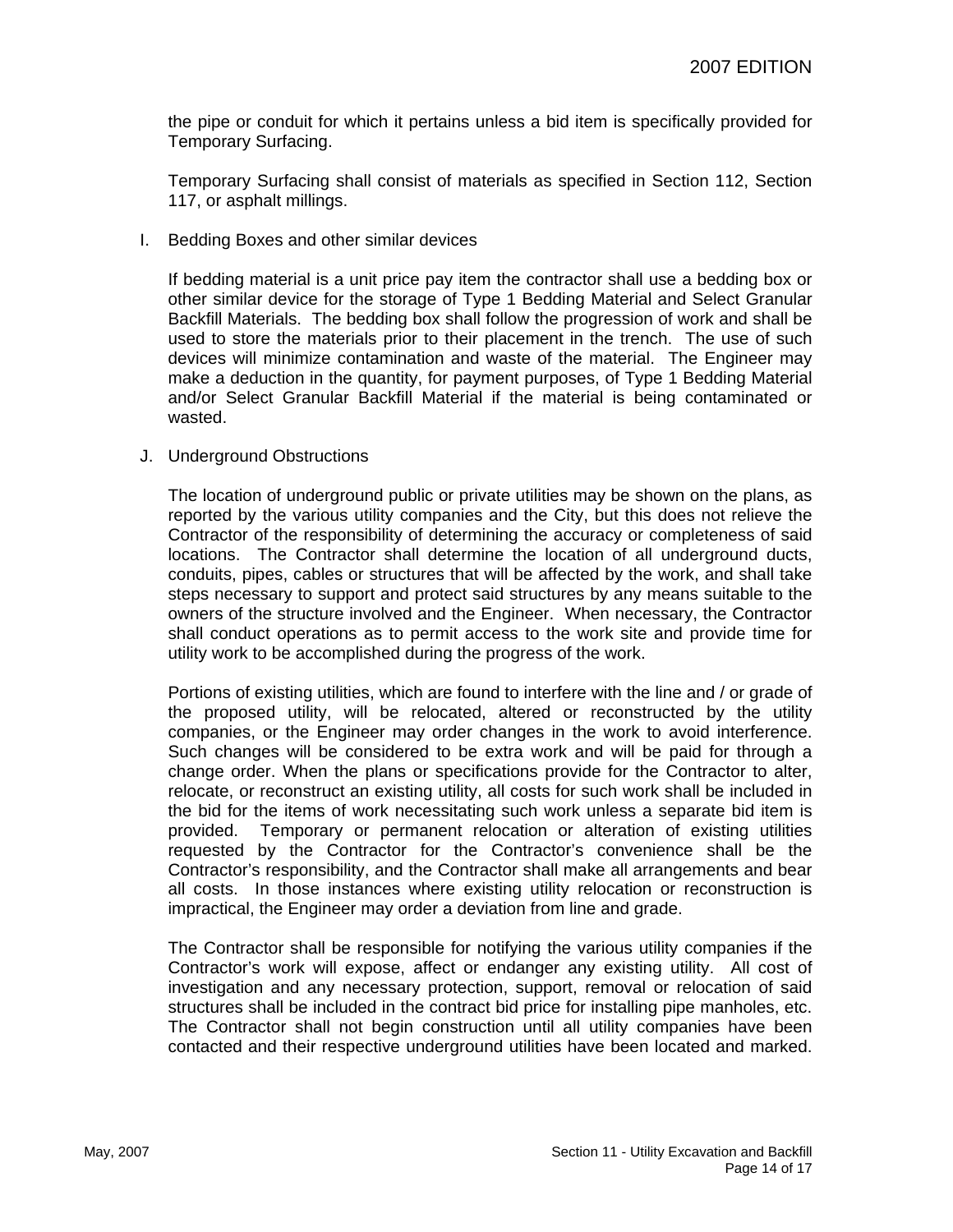All costs for exploratory investigation/excavation necessary for determining the location and depth of utilities shall be included in the contract bid price for installing the proposed utility.

#### **11.4 METHOD OF MEASUREMENT**

A. Protection of the Excavation

No measurement will be made, as these items are considered to be incidental to utility being installed, unless specifically indicated otherwise.

B. Dewatering

No measurement will be made, as this item is considered to be incidental to utility being installed, unless specifically indicated otherwise.

C. Rock Excavation

Measurement will be based on the measured and/or calculated volume of the open trench to the nearest whole cubic yard and will be limited to a maximum trench width of six (6) feet. At Manholes the allowable trench width for computation will be increased from 6 ft. to 10 ft. wide for a distance 7 ft. each side of the manhole center.

D. Select Granular Backfill Materials

Measurement for Select Granular Backfill materials will be in accordance with Section 112 except as further defined below.

Type 1 bedding material for water and sewer pipe installations described in specification sections 8 and 9 shall be considered to be incidental to the pipe being installed. The Contractor and Engineer shall, on a daily basis, quantify the amount of Type 1 bedding material installed, along with the corresponding quantity of water and sewer pipe. The Contractor shall submit weigh ticket for the Type 1 bedding material daily to the Engineer. The weigh tickets shall clearly state, "Type 1 bedding material, incidental." All stockpiled bedding material to be used for water and sewer pipe installation on the project shall be clearly identified.

Type 1 bedding material used as foundation material or for uses other than water and sewer pipe installation shall be measured in accordance with section 112..

E. Imported Backfill

When unsuitable material is encountered during trench excavation, the unsuitable material shall be removed and disposed as previously specified. If the unsuitable material removal and disposal creates a shortage of material, and the Contractor has not wasted suitable material from the project, Imported Backfill will be used to eliminate the shortage of available suitable backfill material. Measurement of the Imported Backfill,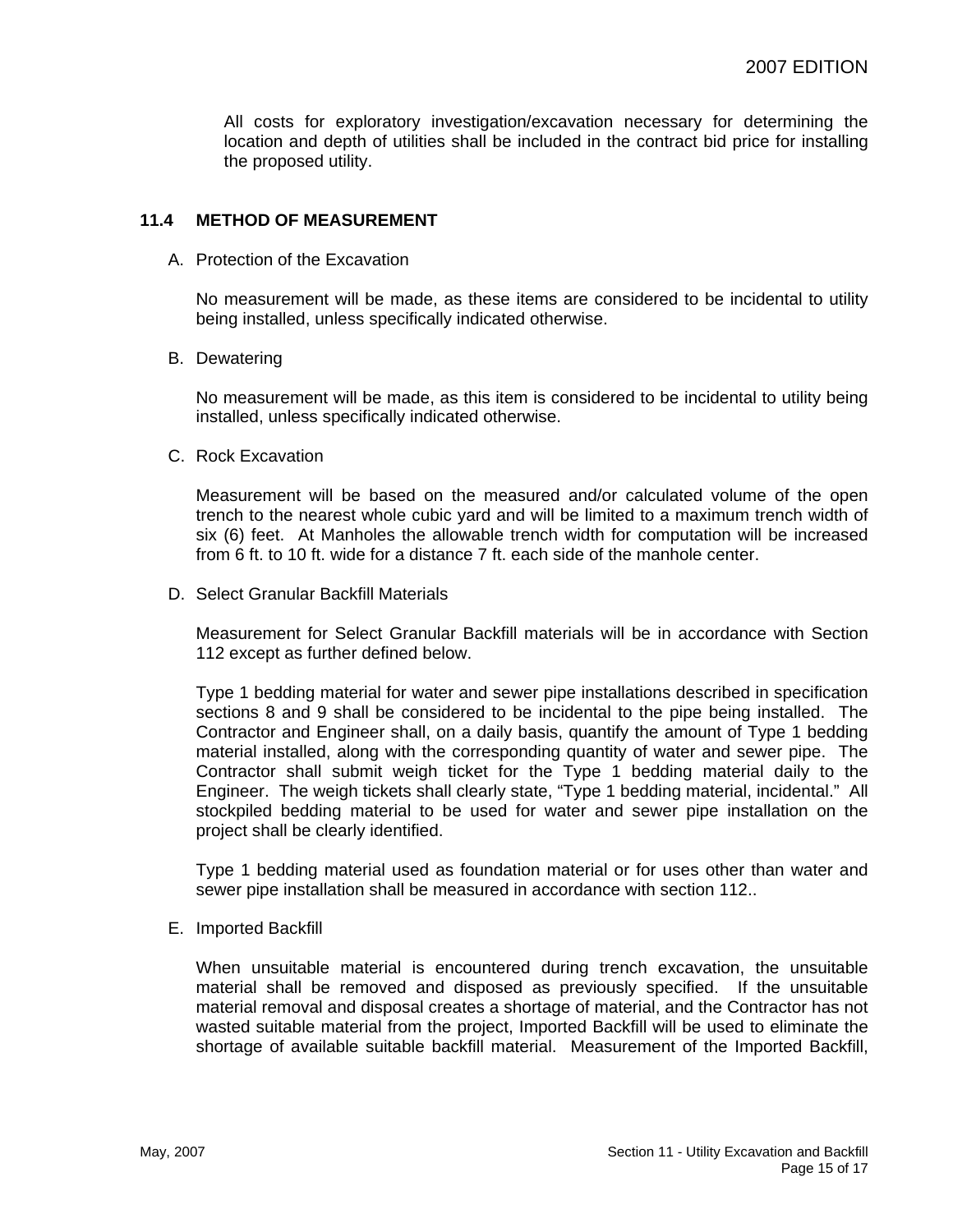unless otherwise stated in the Detailed Specifications will be to the nearest compacted cubic yard as placed in the trench. If suitable material was wasted from the project prior to encountering unsuitable material, measurement and payment for Imported Backfill will not be considered provided a designated stockpile location was identified.

F. AASHTO T-180 Soil Test

This item will be measured per each as submitted to a certified lab and approved by the Engineer.

## **11.5 BASIS OF PAYMENT**

A. Protection of the Excavation

No payment will be made, as these items are considered to be incidental to utility being installed, unless specifically indicated otherwise.

B. Dewatering

No payment will be made, as this item is considered to be incidental to utility being installed, unless specifically indicated otherwise.

C. Rock Excavation

Payment for rock excavation will be made under the bid item Rock Excavation. When no bid item exists and the Engineer agrees to pay for rock excavation, a unit price shall be negotiated.

D. Select Granular Backfill Materials

Payment for Select Granular Backfill materials will be in accordance with Section 112 except as further defined below.

Type 1 bedding material for water and sewer pipe installations described in sections 8 and 9 shall be considered incidental to the pipe being installed. And no direct payment for Type 1 bedding material will be made. Type 1 bedding material used as foundation material or for some use other than bedding for water or sewer pipes shall be paid for in accordance to section 112.

E. Imported Backfill

Payment for Imported Backfill will be made under the appropriate bid item for the material furnished and installed. Payment for Imported Backfill shall include all associated costs of excavation and disposal of excavated material unless otherwise called for in the Plans or Detailed Specifications. If suitable material was wasted from the project prior to encountering unsuitable material, measurement and payment for